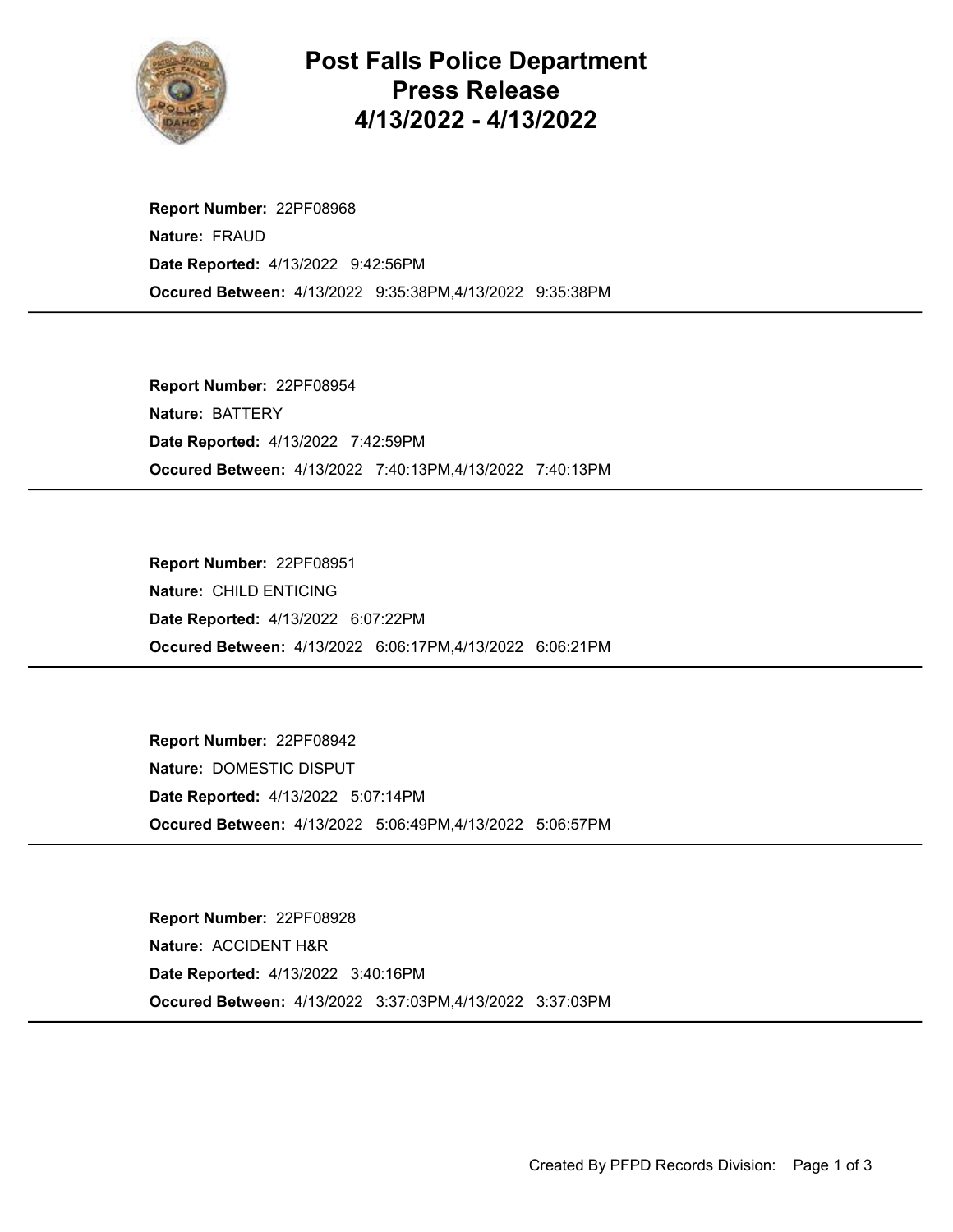Occured Between: 4/13/2022 1:48:08PM,4/13/2022 1:48:08PM Report Number: 22PF08910 Nature: ANIMAL LOOSE Date Reported: 4/13/2022 1:52:55PM

Occured Between: 3/1/2020 12:00:00PM,4/13/2022 12:00:00PM Report Number: 22PF08888 Nature: SEX OFFENSE Date Reported: 4/13/2022 10:26:58AM

Occured Between: 4/13/2022 10:00:00AM,4/13/2022 10:10:00AM Report Number: 22PF08887 Nature: ROBBERY Date Reported: 4/13/2022 10:18:16AM

Occured Between: 4/12/2022 4:00:00PM,4/13/2022 9:53:53AM Report Number: 22PF08886 Nature: BURGLARY Date Reported: 4/13/2022 9:55:57AM

Occured Between: 4/13/2022 9:42:52AM,4/13/2022 9:42:52AM Report Number: 22PF08883 Nature: AGENCY ASSIST Date Reported: 4/13/2022 9:45:17AM

Occured Between: 4/13/2022 7:54:36AM,4/13/2022 7:54:36AM Report Number: 22PF08872 Nature: SHOPLIFTER Date Reported: 4/13/2022 7:55:28AM